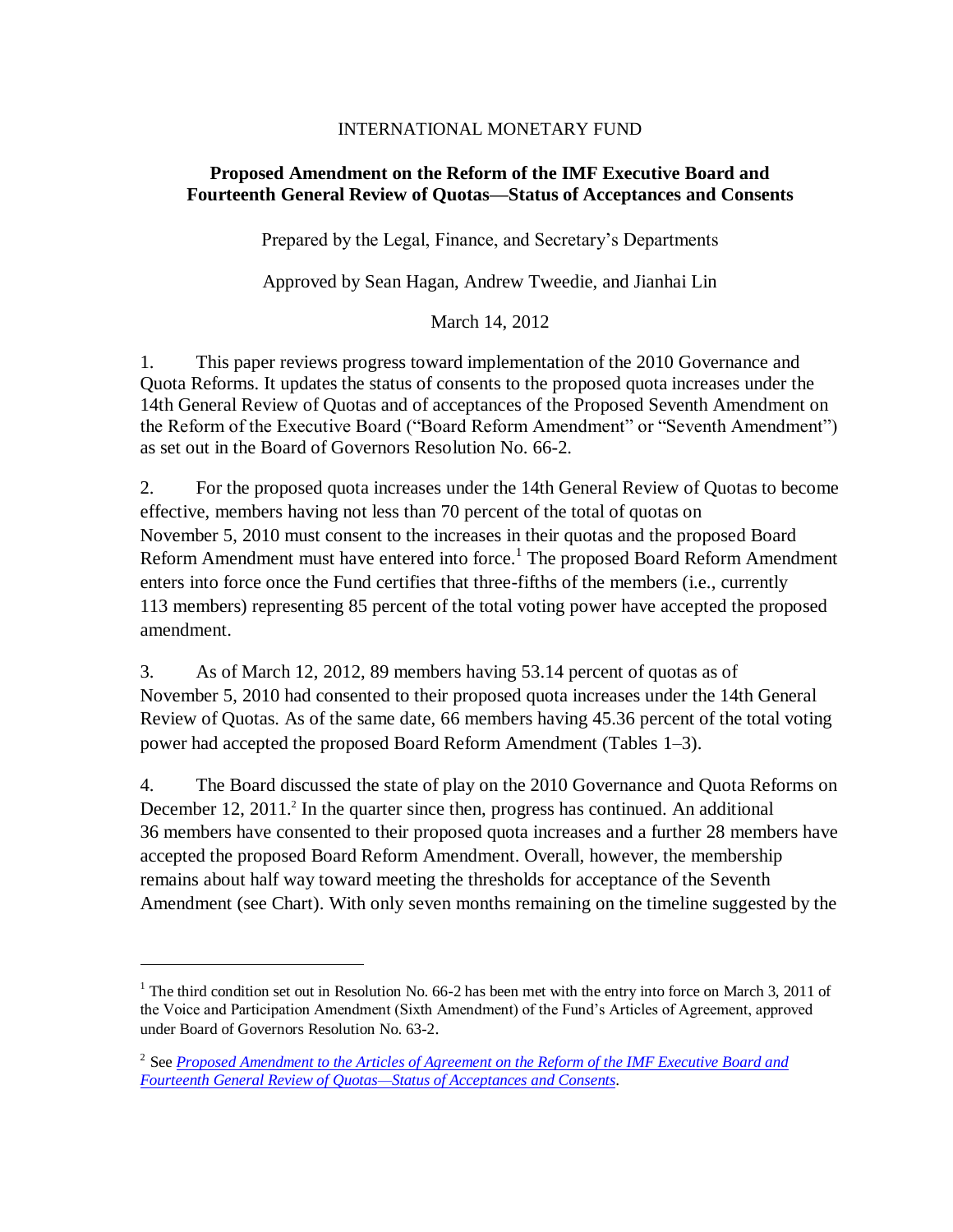Board of Governors, a substantial effort is needed to make the 2010 Governance and Quota Reforms effective no later than the 2012 IMF/World Bank Annual Meetings.

5. As reiterated by the International Monetary and Financial Committee in its September 2011 *Communiqué*, timely implementation of the 2010 Governance and Quota Reforms remains crucial for the legitimacy and effectiveness of the Fund. On February 28, the G-20 members reaffirmed their commitment to implement in full the 2010 Governance and Quota Reforms by the agreed date of the 2012 Annual Meeting. Against this background, staff and management continue to work proactively with country authorities to spur the process along. A special role needs also to be played in the period ahead by Executive Directors to help secure acceptances and consents as a matter of urgency. The next monthly update on the status of acceptances and consents will be issued to the Board ahead of the Spring Meetings.

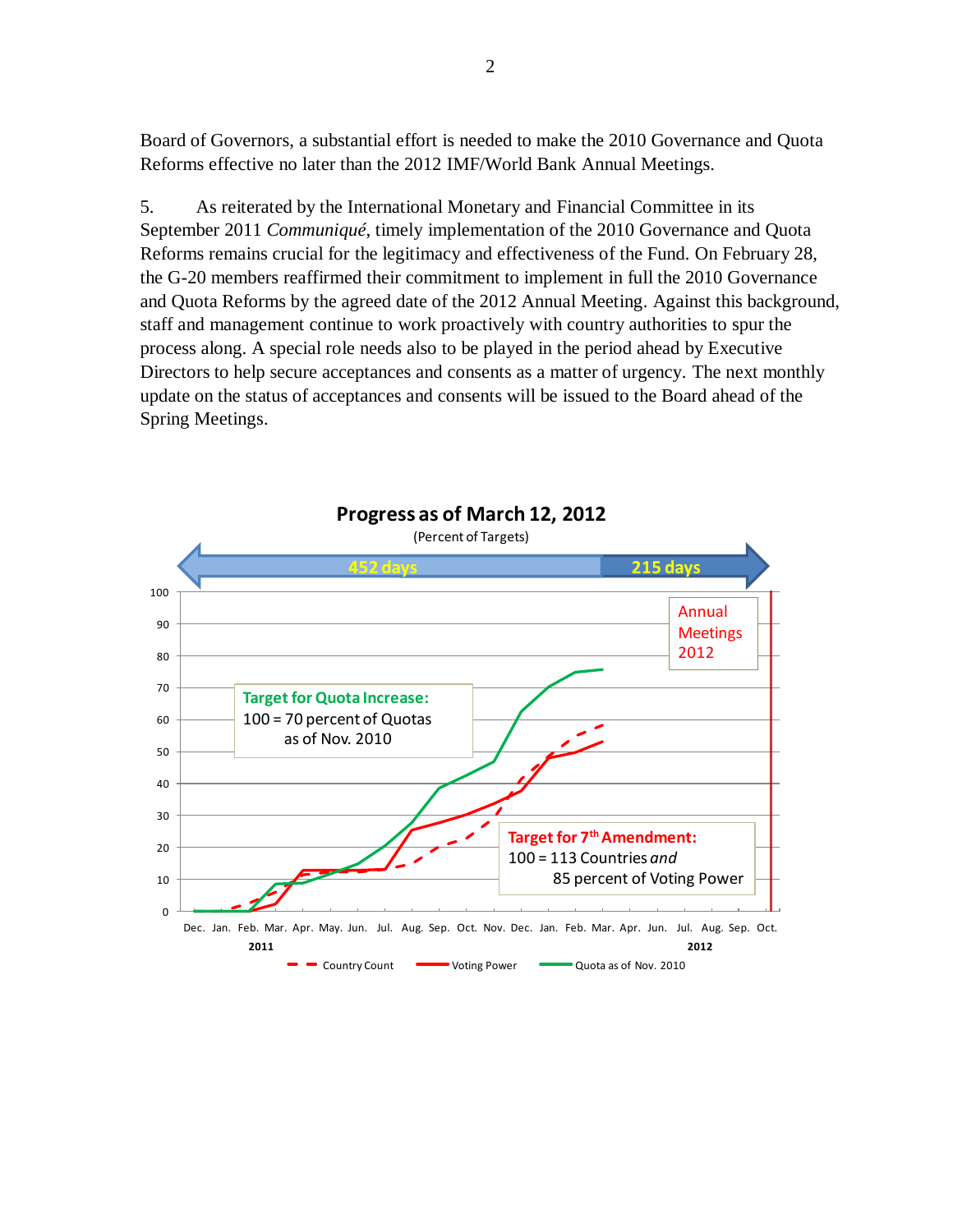## **Table 1. Consents to Quota Increases and Status of Acceptances of the Proposed Board Reform Amendment**

|                                     | <b>Board Reform Amendment</b> |                            |  |
|-------------------------------------|-------------------------------|----------------------------|--|
| <b>Status</b>                       | Number<br>of Members          | Percent<br>of Voting Power |  |
| Accepted                            | 66                            | 45.36                      |  |
| Incomplete communication received   | 5                             | 0.59                       |  |
| No communication received           | 116                           | 54.05                      |  |
| Total                               | 187                           | 100.00                     |  |
| Memorandum items:                   |                               |                            |  |
| Total required for effectiveness    | 113                           | 85.00                      |  |
| Additional needed for effectiveness | 47                            | 39.64                      |  |

### March 12, 2012

|                                               | <b>Consents to Quota Increases</b> |                                  |  |
|-----------------------------------------------|------------------------------------|----------------------------------|--|
| <b>Status</b>                                 | <b>Number</b><br>of Members        | Percent of<br>Nov. 5, 2010 quota |  |
| Consent received<br>No communication received | 89<br>98                           | 53.14<br>46.86                   |  |
| Memorandum items:                             |                                    |                                  |  |
| Total required<br>Additional required         |                                    | 70.00<br>16.86                   |  |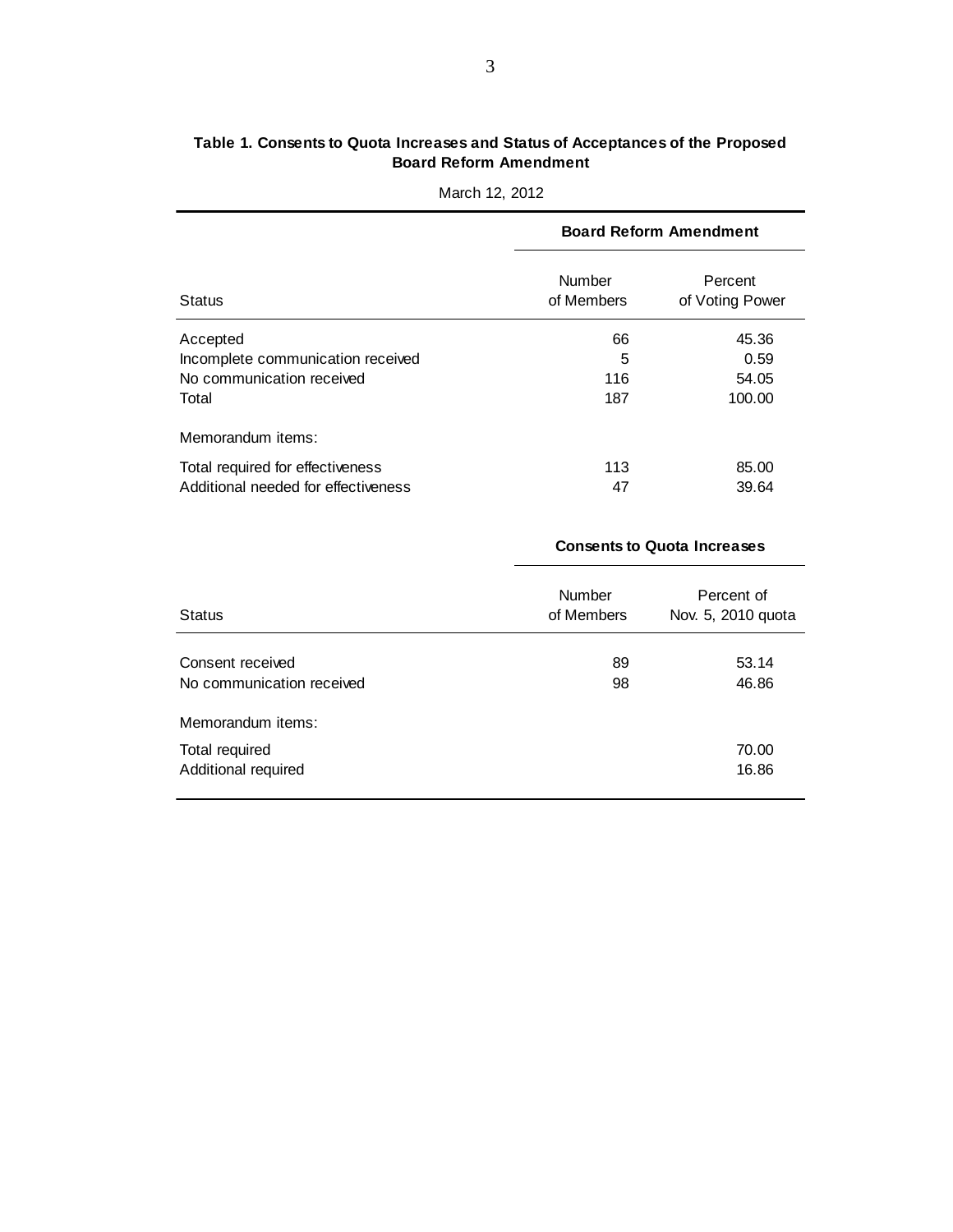| <b>Acceptance of Proposed Amendment</b> |            |                                |            |
|-----------------------------------------|------------|--------------------------------|------------|
|                                         | Percent of |                                | Percent of |
|                                         | Voting     |                                | Voting     |
| <b>Member</b>                           | Pow er     | Member                         | Pow er     |
| Australia                               | 1.31       | Malaysia                       | 0.73       |
| Austria                                 | 0.87       | <b>Maldives</b>                | 0.03       |
| Bahamas, The                            | 0.08       | Mauritius                      | 0.07       |
| Bangladesh                              | 0.24       | Montenegro                     | 0.04       |
| <b>Belarus</b>                          | 0.18       | Morocco                        | 0.26       |
| Belgium                                 | 1.86       | Myanmar                        | 0.13       |
| <b>Belize</b>                           | 0.04       | Nambia                         | 0.08       |
| Benin                                   | 0.05       | Nepal                          | 0.06       |
| <b>Bhutan</b>                           | 0.03       | Netherlands                    | 2.08       |
| Brazil                                  | 1.72       | Nicaragua                      | 0.08       |
| Brunei Darussalam                       | 0.11       | Norw ay                        | 0.78       |
| Cambodia                                | 0.06       | Pakistan                       | 0.44       |
| Cameroon                                | 0.10       | Panama                         | 0.11       |
| Central African Republic                | 0.05       | Papua New Guinea               | 0.08       |
| China                                   | 3.81       | Philippines                    | 0.43       |
| Croatia                                 | 0.17       | Poland                         | 0.70       |
| Cyprus                                  | 0.09       | Samoa                          | 0.03       |
| Denmark                                 | 0.78       | São Tomé and Príncipe          | 0.03       |
| Dominica                                | 0.03       | Seychelles                     | 0.03       |
| Dominican Republic                      | 0.12       | Sierra Leone                   | 0.07       |
| El Salvador                             | 0.10       | Singapore                      | 0.59       |
| Finland                                 | 0.53       | Slovenia                       | 0.14       |
| France                                  | 4.29       | Spain                          | 1.63       |
| Gabon                                   | 0.09       | Sri Lanka                      | 0.19       |
| Greece                                  | 0.47       | St. Vincent and the Grenadines | 0.03       |
| Guinea-Bissau                           | 0.04       | Suriname                       | 0.07       |
| Guyana                                  | 0.07       | Sw eden                        | 0.98       |
| Haiti                                   | 0.06       | Tonga                          | 0.03       |
| Honduras                                | 0.08       | <b>Trinidad and Tobago</b>     | 0.16       |
| India                                   | 2.34       | United Kingdom                 | 4.29       |
| Italy                                   | 3.16       | Vietnam                        | 0.21       |
| Jamaica                                 | 0.14       |                                |            |
| Japan                                   | 6.23       |                                |            |
| Korea                                   | 1.37       |                                |            |
| Lao PDR                                 | 0.05       |                                |            |
|                                         |            | Total: 66                      | 45.36      |

# **Table 2. Members that Have Accepted the Proposed Board Reform**

March 12, 2012